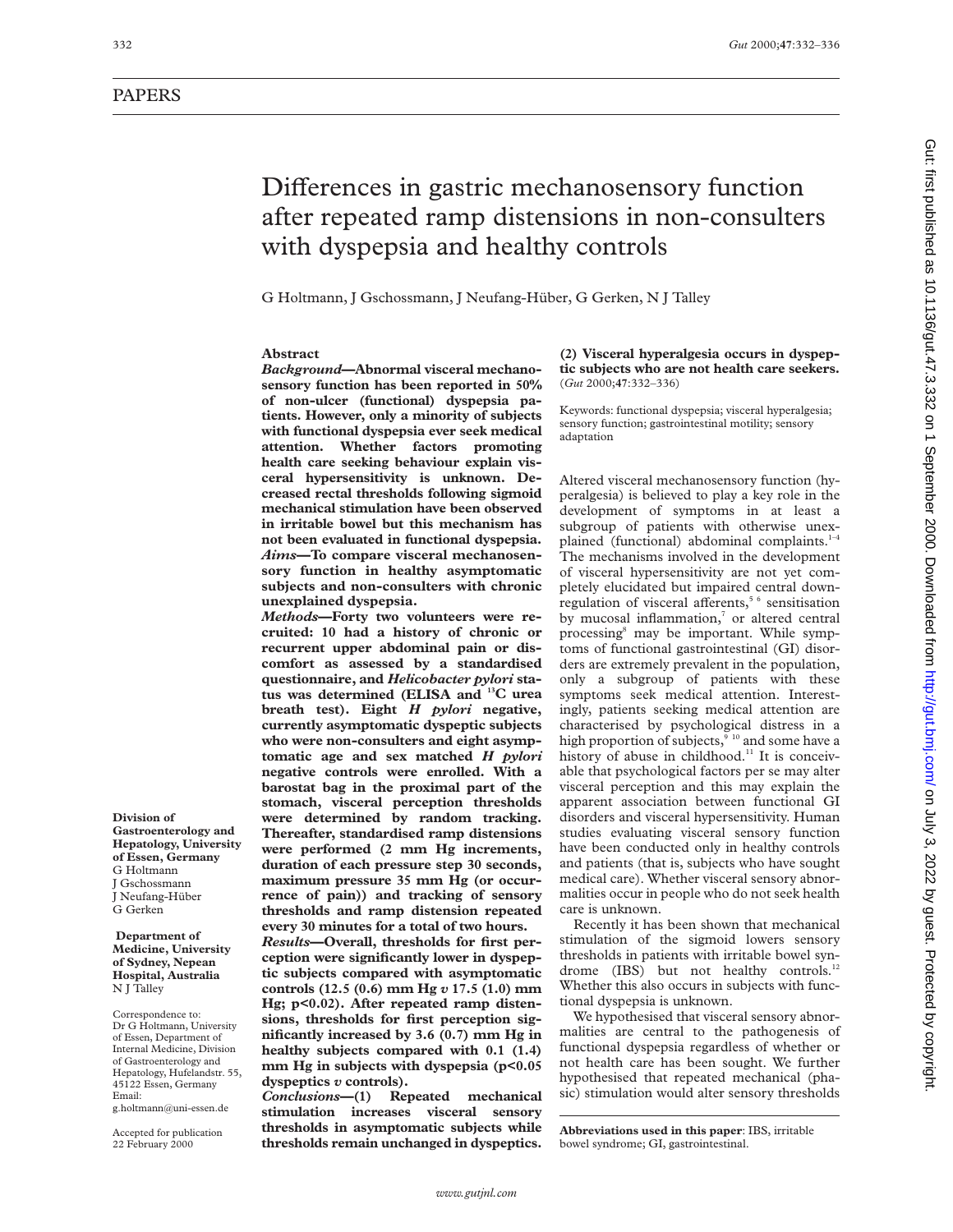differently in healthy controls and subjects with chronic relapsing dyspepsia.

#### **Material and methods**

Forty two volunteers (aged 24–47 years) were recruited for participation in the study by public advertisements on the University of Essen campus. In all subjects, abdominal symptoms were assessed using the bowel disease questionnaire.<sup>13 14</sup> This version of the questionnaire contains 75 items and has been used in previous studies<sup>14 15</sup>; it has been shown to have adequate content as well as predictive and construct validity for measurement of GI tract symptoms.16 Ten subjects (23.8% (95% CI 12.1–39.4)) reported a history of chronic or relapsing upper abdominal symptoms (that is, discomfort, pain, postprandial fullness, early satiety) without signs of gastro-oesophageal reflux; none was receiving non-steroidal antiinflammatory drugs and all were currently asymptomatic. No subject had ever consulted a physician for evaluation or treatment of dyspepsia. Because *Helicobacter pylori* associated peptic ulcers are the most important cause of organic dyspepsia,17 *H pylori* status was determined by a locally validated ELISA (Elias, Freiburg Germany) and the 13C urea breath test; two *H pylori* positive subjects with symptoms were excluded from the study. Thus eight *H pylori* negative subjects with a history of dyspeptic symptoms (but no symptoms at the time of the study, aged 24–38 years, four females) and eight subjects from the same population without symptoms, matched for age (± 5 years) and sex were included for further evaluation.

All subjects had a normal physical examination and no alarm symptoms (for example, no weight loss) and did not report colonic symptoms such as altered bowel habits or pain associated with defecation. Laboratory testing (that is, white and red blood count, sedimentation rate, fasting blood glucose level, liver function tests) was normal in all subjects. To measuring personality traits, we used the validated German version of the personality research form.18 19 Subjects were told that they were being enrolled into a study that aimed to elucidate the mechanisms involved in the pathogenesis of functional GI disorders.

#### PROTOCOL

Following approval of the research protocol by the local ethics committee and informed consent, the subjects swallowed an orogastric tube after an overnight fast. The barostat bag with infinite compliance up to a maximum capacity of 1.5 litres was attached to the tube and positioned in the proximal part of the stomach. All subjects were seated in an upright position. The barostat bag with a double lumen tube was connected to the barostat device (ISOBAR 3 device, G&J Electronics, Ontario, Canada). Thereafter, the minimal distending pressure that allowed recording of changes in intra-abdominal pressure associated with breathing was determined by increasing the pressure of the barostat bag in 1 mm Hg increments.

To determine sensory thresholds, a distension procedure was performed. All subjects received standardised instructions. They were told that the balloon in the stomach would be repeatedly inflated and deflated and they were asked to indicate whether or not they actually perceived this distension stimulus by pressing the appropriate button on a key pad after a light signal. With a ramp distension the approximate threshold for first perception was determined. Thereafter, the distension procedure was started with 60% of the pressure of the expected sensory threshold. In random order, the distension pressure was either maintained or increased in 2 mm Hg increments; each pressure step was maintained for 45 seconds. At the end of the 45 second period the light signal requested subjects to press the appropriate button on the key pad. Thereafter, the distending pressure was lowered to 5 mm Hg and maintained at this level for 15 seconds. If subjects had not perceived the preceding distension, the pressure was randomly increased to the previous distension pressure or increased 2 mm Hg above this level. As soon as the subject reported perception of the stimulus, the pressure of the next distension was randomly maintained or lowered and the subjects again asked whether or not they perceived the distension. Subjects were kept unaware of the pressure level at each step. The threshold for first perception was defined as the distending pressure when, on average, the volunteer's response changed from "no perception" to "distension perceived".

These measurements of the threshold of first perception were repeated every 30 minutes up to 120 minutes. In the interval between two measurements of visceral sensory thresholds, two ramp distensions (2 mm Hg pressure increments, duration of 20 seconds for each pressure step and a maximum of 35 mm Hg or report of pain) were performed 15 minutes apart (fig 1).

For calculations of gastric wall tension, the balloon in the stomach was considered to be of spherical shape.<sup>20</sup> The radius  $(R)$  of the bag was estimated from the volume of the sphere, and wall tension was calculated from the estimated bag radius and intragastric pressure (P) using Laplaces's law  $(T= P \times R/2)$ .<sup>20</sup>

#### STATISTICAL ANALYSIS

Mean (SEM) values were calculated. Analysis of variance for repeated measurements was



*Figure 1 Schematic representation of the experimental design (assessment of sensory thresholds (tracking) and phasic distension (2 mm Hg increments, 20 seconds duration)).*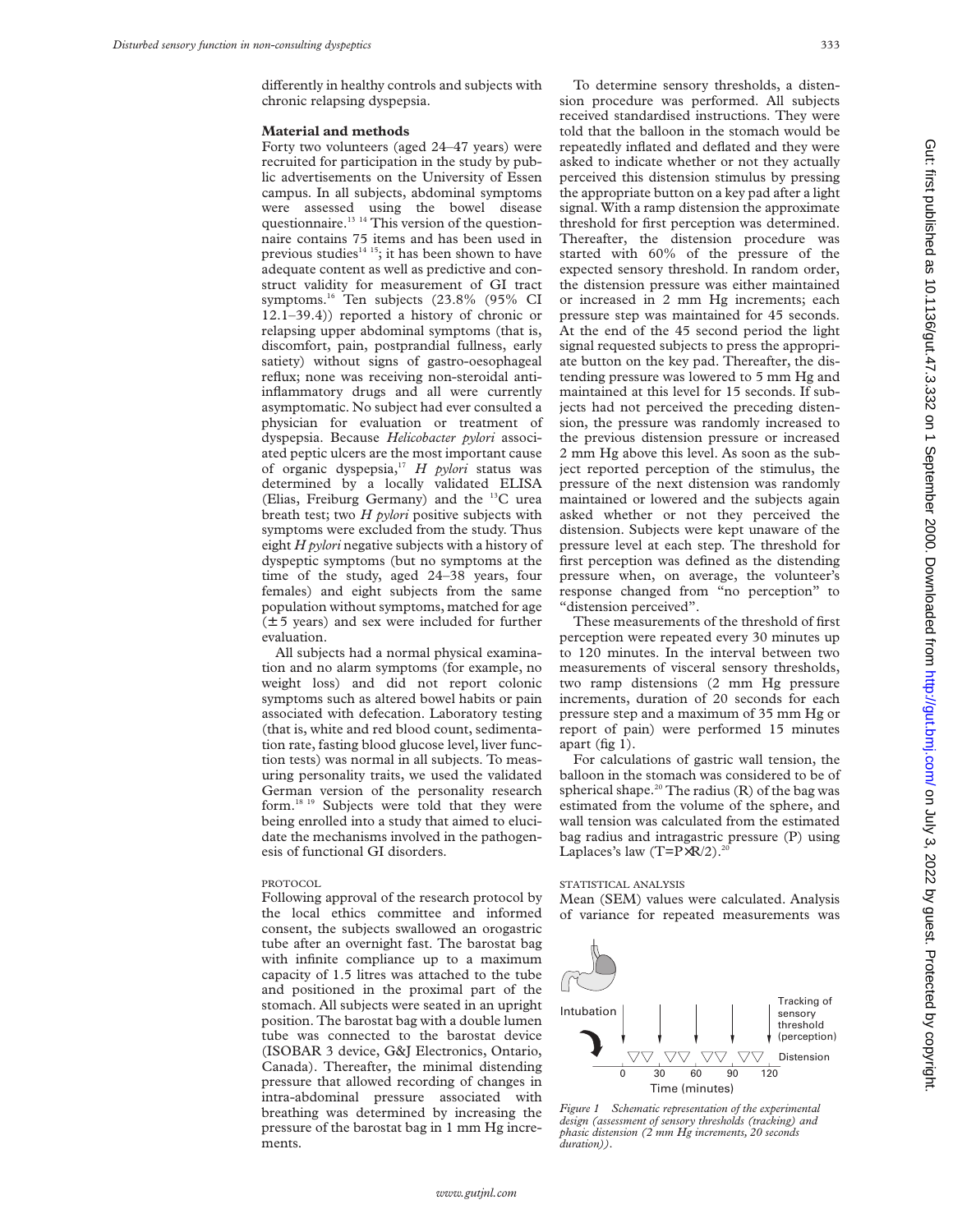

*Figure 2 Sensory thresholds for first perception (mm Hg) in controls and in those with a history of dyspepsia.*

used to compare the main dependent variables in asymptomatic and symptomatic subjects and to determine the effects of the ramp distension in the different groups. All p values calculated were two tailed; an  $\alpha$  level of 5% was considered significant. Statistical analyses were performed using the Statistical Analysis System.<sup>21</sup>

## **Results**

## MINIMAL DISTENDING PRESSURE

The minimal distending pressure and respective volumes that allowed recording of intraabdominal pressure and volumes changes associated with breathing were 9.5 (0.5) mm Hg and 168 (65) ml in healthy subjects, and 8.1 (0.5) mm Hg and 209 (79) ml in subjects with a history of dyspepsia (all p>0.4).

#### TOLERATED RAMP DISTENSIONS

Maximum volumes and pressures applied during ramp distensions were not significantly different for subjects with or without a history of dyspeptic symptoms (volume 845 (88) ml *v* 878 (124) ml and pressure 22.3 (1.8) *v* 26  $(0.7)$  mm Hg; all  $p > 0.4$ ).

### PERCEPTION THRESHOLD (TRACKING)

Figure 1 depicts the sensory thresholds (pressure) before and after repeated phasic distensions. Baseline thresholds of first perception and mean thresholds for all repeated measurements of first perception were significantly lower (p<0.05) in subjects with a history of dyspeptic symptoms compared with controls. In both populations, there was a transient but significant (p<0.05) increase in sensory thresholds between the first and second tracking of thresholds (fig 2). Thereafter, sensory thresholds decreased in subjects with a history of dyspeptic symptoms while thresholds increased in asymptomatic subjects. There was a significant interaction (group×time) for the perception threshold (pressure F=4.2, p<0.01).

Similar to the pressure values, mean wall tension was lower in dyspeptics compared with controls (wall tension 0.13 (0.01) *v* 0.18 (0.01) mm  $Hg/cm^2$ ; F=5.1, p<0.05) and the change in tension thresholds mirrored the pressures changes (group ×time F=2.9, p<0.05). Consistent with the alterations in pressure and wall tension, volume changes occurred, although these were not significant  $(p=0.08)$ .

# PERSONALITY TRAITS

All study subjects (controls and dyspeptics) had personality traits within the normal range of the reference population, and there were no significant differences between controls and dyspeptics (all p>0.20).

# **Discussion**

The present study identified abnormal sensory function in non-health care seeking subjects with symptoms of functional dyspepsia. In addition, compared with controls, subjects with symptoms of functional dyspepsia were characterised by failure of mechanosensory thresholds for first perception to increase following repeated distensions.

It is now established that lowered sensory thresholds (that is, volumes or pressures that are associated with the first perception of a mechanical stimulation induced by inflating a balloon in the lumen of the gut, or tolerance of a maximal mechanical stimulation) are present in at least a proportion of patients with unexplained dyspepsia (referred to as nonulcer or functional dyspepsia) and IBS.<sup>1342223</sup> This has led to the hypothesis that altered mechanosensory function plays a key role in the pathophysiology of functional GI disorders. In contrast, only a minority of subjects with functional GI disorders seek medical attention. Numerous factors are believed to determine health care seeking behaviour, including intensity of symptoms, $15$  personality traits such as anxiety or neuroticism, $24$  and ethnic or sociodemographic factors.<sup>25</sup> A recent study that performed a follow up of subjects after an infectious episode of diarrhoea observed the development of persistent IBS symptoms in a subset of subjects with psychological abnormalities, such as high neuroticism scores.<sup>26</sup> Thus psychosocial factors may be indirectly or directly linked to the processes that result in the perception of a visceral stimulus, and therefore consulters with functional GI disorders may differ from non-consulters. However, in the present study we found that significantly lower sensory thresholds occurred in non-patients with chronic relapsing upper abdominal symptoms. We conclude that visceral hyperalgesia is an important finding in *H pylori* negative nonhealth care seeking subjects with a history of dyspepsia. This phenomenon of altered sensory function cannot be explained by referral bias as all subjects in our study were nonconsulters. Furthermore, specific personality traits did not explain the results; our study subjects were "normal" in terms of personality traits based on a validated measure for the local population.

It might be argued that our study may have inadvertently included subjects with a physical cause of symptoms because an upper GI endoscopy was not undertaken. However, in younger subjects with no alarm signals, no reflux symptoms, and a negative *H pylori* breath test, a physical explanation for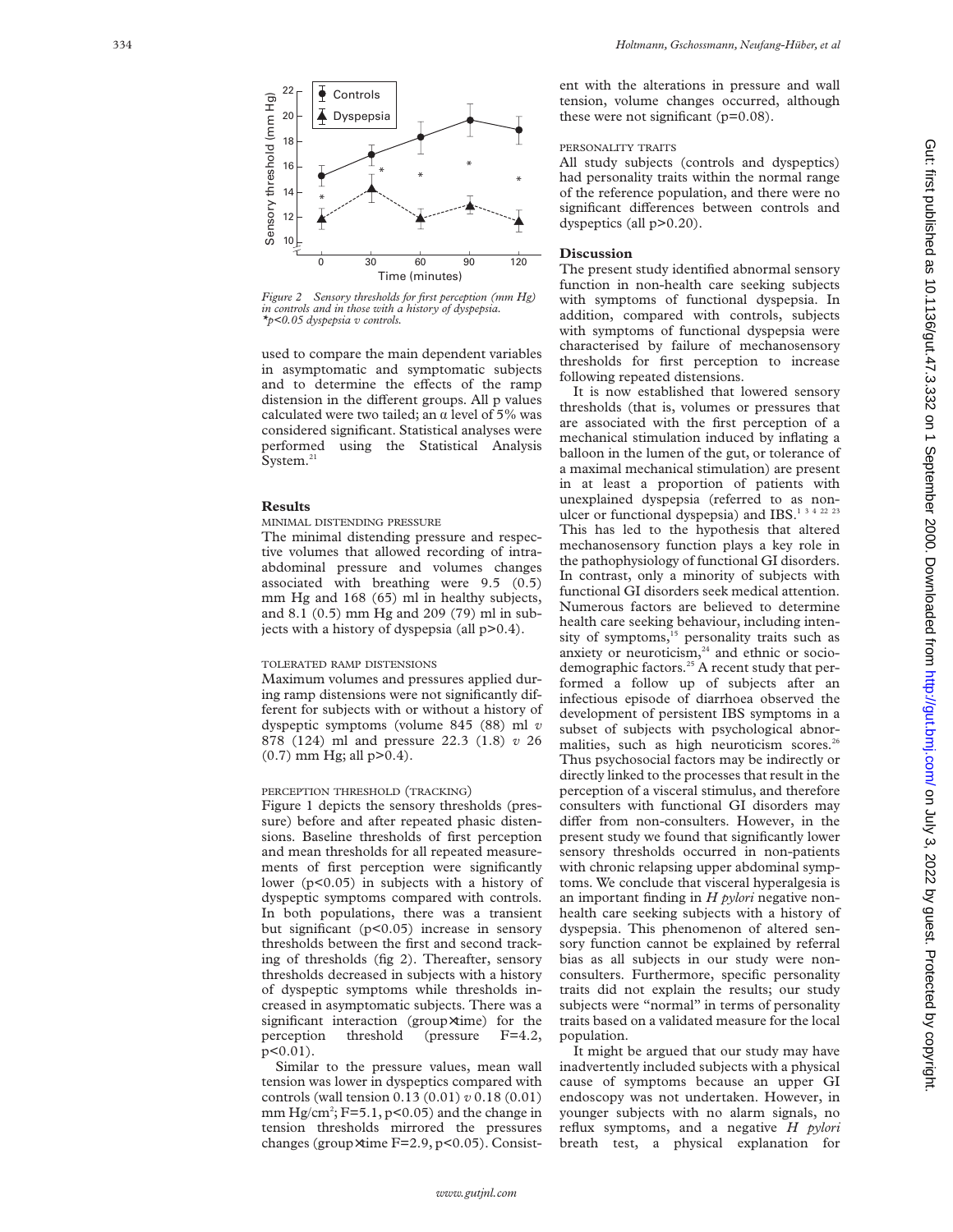their symptoms is very unlikely. Indeed, insisting on an endoscopy could have resulted in selection bias because some non-patients would most likely have refused. The proportion of population based subjects reporting dyspepsia (24%) was consistent with other population based studies in this region<sup>15</sup> and elsewhere.<sup>16</sup>

In addition to lower pressure thresholds for first perception at baseline, subjects with a history of dyspeptic symptoms were characterised by a lack of increase in sensory thresholds after repeated phasic distension. In healthy patients, we observed a possible adaptive response to repeated mechanical distension (that is, gastric sensory thresholds increased). Previous studies in IBS patients $27$  have demonstrated a decrease in sensory thresholds following repeated mechanical colorectal stimulation (referred to as rectal hyperalgesia). Based on the available data, we speculate that both disturbed adaptive responses of the perception threshold and induction of visceral hyperalgesia following repeated mechanical stimulation contribute to the abnormalities in visceral sensory function observed in patients with functional GI disorders. It might well be that visceral hyperalgesia induced by repeated mechanical stimulation of the colon is a phenomena that occurs in IBS patients while a lack of adaptive responses in the stomach characterises patients with functional dyspepsia. Nevertheless, both may contribute to the observed differences between healthy subjects and patients with functional GI disorders.

A disturbance in endogenous pain modulation systems is a potential explanation for our findings. Based on previous animal studies, it appears most likely that mechanical stimulation activates descending corticospinal, bulbospinal, and spinal inhibitory systems.<sup>5</sup> These mechanisms probably protect against the development of sensitisation or even increase visceral sensory thresholds but may be disturbed in functional dyspepsia. Afferents activating the putative descending inhibitory pathways are most likely mediated by the vagal nerve<sup>28</sup> and vagal dysfunction is closely linked with visceral hyperalgesia in functional dyspepsia.29 In healthy asymptomatic subjects, activation of descending inhibitory pathways may prevent sensitisation (resulting in lowered sensory thresholds) while failure to activate these descending pathways may be responsible for the development of symptoms in patients with functional dyspepsia.

In the current study, we assessed pressure and calculated wall tension assuming a spherical shape of the gastric barostat device. Both measurements yielded significant differences between subjects with and without dyspeptic symptoms. It is widely assumed that the balloon in the stomach has a spherical shape<sup>20</sup> and this is also supported by *x* ray studies we have conducted in the past. However, it is possible that the balloon may not always assume a spherical shape. Nevertheless, similar results were observed in the present study based on analysis of pressure and tension data, supporting the assumption that differences in sensory

function between subjects with and without dyspeptic symptoms are real. In contrast, studies focusing on volume data alone may not yield accurate results; indeed, in our study differences in volume were not statistically significant.

The current study did not allow us to identify the precise causes of the disturbed adaptive changes in subjects with unexplained dyspepsia. However, we speculate that treatment of some patients with functional dyspepsia may require normalisation of the ability to respond appropriately to a sensitising stimulus rather than simply increasing sensory thresholds. This may account for the relatively disappointing results with visceral analgesics such as kappa opioid agonists in functional dyspepsia30 despite increases in sensory thresholds to balloon distension after fedotozine. $^{\rm 31}$ 

In summary, the present study demonstrates that alterations in gastric mechanosensory function are not limited to patients with functional dyspepsia but can also be found in dyspeptic subjects who have not sought health care. In addition, an adaptive increase in gastric mechanosensory thresholds may occur in healthy asymptomatic subjects but not in subjects with dyspepsia after repeated mechanical stimulation. The lack of an adaptive increase in thresholds for first perception after repeated mechanical stimulation may play a role in the pathophysiology of functional dyspepsia.

Supported by a grant from Deutsche Forschungsgemeinschaft, grant No Ho 1193/3–6.

- 1 Bradette M, Pare P, Douville P, *et al.* Visceral perception in health and functional dyspepsia. Crossover study of gastric distension with placebo and domperidone*. Dig Dis Sci* 1991;**36**:52–8.
- 2 Mearin F, Cucala M, Azpiroz F, *et al.* The origin of symptoms on the brain-gut axis in functional dyspepsia*. Gastroenterology* 1991;**101**:999–1006.
- 3 Ritchie J. Pain from distension of the pelvic colon by inflat-ing a ballon in the irritable bowel syndrome*. Gut* 1973;**14**: 125–32.
- 4 Whitehead WE, Holtkotter B, Enck P, *et al.* Tolerance of rectosigmoid distension in irritable bowel syndrome. rectosigmoid distension in irritable bowel syndrome*. Gastroenterology* 1990; **<sup>90</sup>**:1187–92. 5 Mayer EA, Gebhart GF. Basic and clinical aspects of
- visceral hyperalgesia*. Gastroenterology* 1994;**107**:271–93.
- 6 Gebhart GF, Randich A. Vagal modulation of nociception*. Am Pain Soc J* 1992;**1**:26–32.
- 7 Collins SM. Irritable bowel syndrome could be an inflammatory disorder*. Eur J Gastroenterol Hepatol* 1994;**6**: 478–82.
- 8 Silverman DHS, Munakata JA, Ennes H, *et al.* Regional cerebral activity in normal and pathological perception of visceral pain*. Gastroenterology* 1997;**112**:64–72.
- 9 Whitehead WE, Bosmajian L, Zorderman AB, *et al.* Symptoms of psychologic distress associated with irritable bowel syndrome. Comparison of community and medical clinic samples*. Gastroenterology* 1988;**95**:709–14.
- 10 Drossman DA, Sandler RS, McKee DC, *et al.* Bowel patterns among subjects not seeking health care: use of a questionnaire to identify a population with bowel dysfunc-tion*. Gastroenterology* 1982;**83**:529–34.
- 11 Scarinci IC, McDonald Haile J, Bradley LA, *et al.* Altered pain perception and psychosocial features among women with gastrointestinal disorders and history of abuse: A preliminary model*. Am J Med* 1994;**97**:108–18.
- 12 Mertz H, Naliboff B, Munakata J, et al. Altered rectal perception is a biological marker of patients with the irrita-<br>ble bowel syndrome. *Gastroenterology* 1995;**109**:40–52.<br>13 Talley NJ, Phillips SF, Melton LJI, *et al*. A patient question-
- naire to identify bowel disease*. Ann Intern Med* 1989;**111**: 671–4.
- 14 Holtmann G, Goebell H, Holtmann M, *et al.* Dyspepsia in healthy blood donors: pattern of symptoms and association with Helicobacter pylori*. Dig Dis Sci* 1994;**39**:1090–8. 15 Holtmann G, Goebell H, Talley NJ. Dyspepsia in consulters
- and non-consulters: prevalence, health-care seeking behaviour and risk factors*. Eur J Gastroenterol Hepatol* 1994;**6**: 917–24.